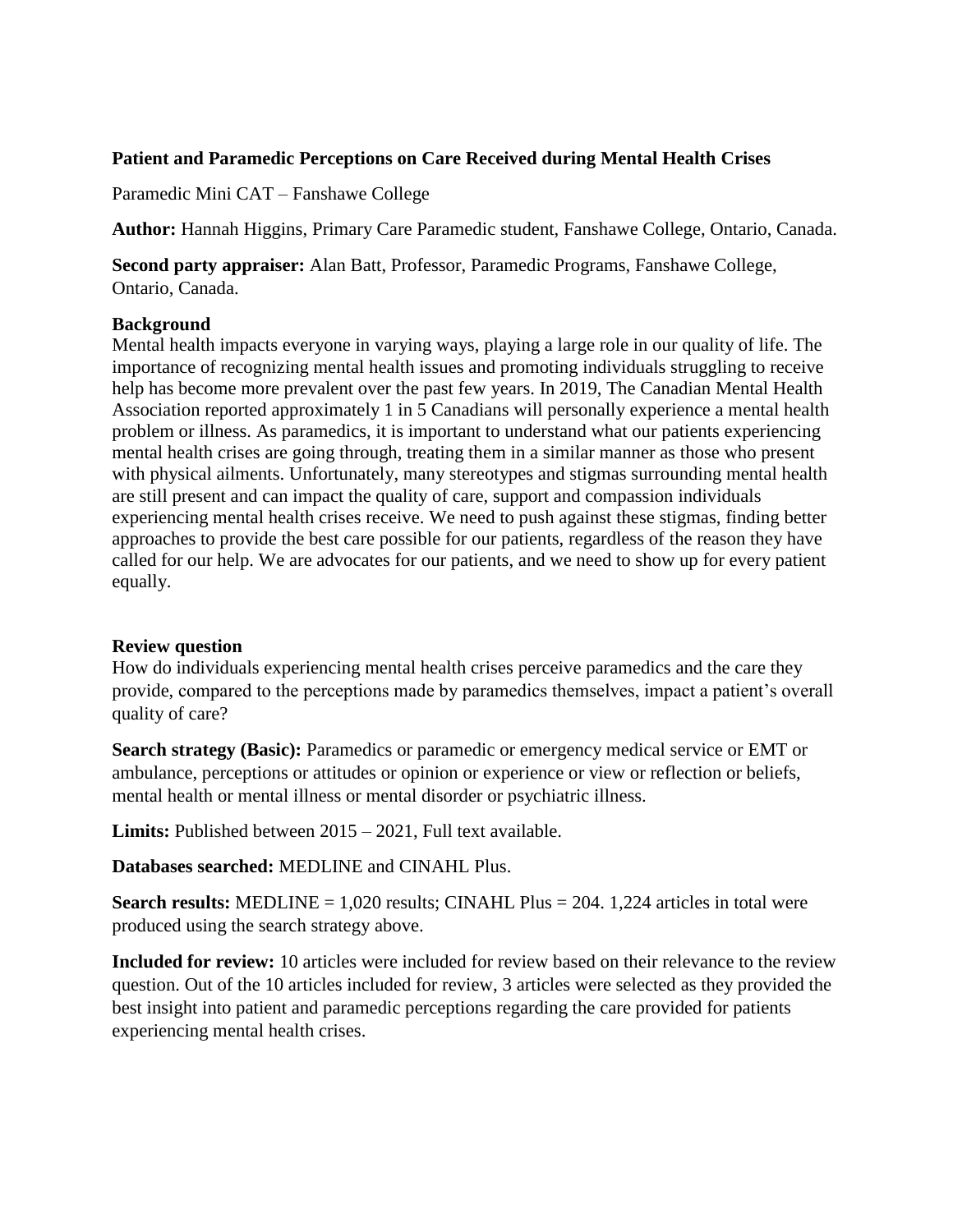| Title, author, year       | <b>Study design</b>     | Population                 | <b>Outcomes</b>  | <b>Results</b>              | <b>Weaknesses &amp;</b><br><b>Strengths</b>    |
|---------------------------|-------------------------|----------------------------|------------------|-----------------------------|------------------------------------------------|
| "I was worried if I       | Exploratory             | 30                         | Increased        | 3 main themes               | Discussion of findings                         |
| don't have a              | qualitative             | Australian                 | training and     | arose from                  | may be applicable more                         |
| broken leg they           | approach                | men aged                   | organization     | participants                | broadly.                                       |
| might not take it         | involving               | 18 and older               | al measures      | experiences of              |                                                |
| seriously":               | semi-                   | who have                   | should be        | care:                       | Participants self-elected                      |
| Experiences of            | structured              | utilized                   | taken to         | professionalism             | to participate in the                          |
| men accessing             | interviews.             | ambulance                  | enhance          | and                         | study which may affect                         |
| ambulance services        | Interviews              | services for               | paramedics'      | compassion,                 | results.                                       |
| for mental health         | were                    | mental                     | communicat       | communication,              |                                                |
| and/or alcohol and        | analyzed                | health                     | ion when         | and hand over.              | A K10 (distress                                |
| other drug                | using The               | and/or                     | providing        | Positive                    | screening) was used,                           |
| problems,                 | Framework               | alcohol and                | care to men      | experiences                 | excluding individuals                          |
| Ferguson et al.,<br>2019. | approach to<br>thematic | other drug                 | with mental      | involved                    | who were experiencing                          |
|                           |                         | problems in<br>the past 12 | health<br>and/or | paramedics<br>demonstrating | high levels of distress<br>from participating. |
|                           | analysis.               | months.                    | alcohol or       | effective                   | Interviews only                                |
|                           |                         |                            | other drug       | communication               | captured participants                          |
|                           |                         |                            | problems.        | skills,                     | who were classified at                         |
|                           |                         |                            |                  | compassion and              | the less severe end of                         |
|                           |                         |                            |                  | empathy.                    | depression and anxiety                         |
|                           |                         |                            |                  | Negative                    | scales.                                        |
|                           |                         |                            |                  | experiences                 |                                                |
|                           |                         |                            |                  | involved                    | Grouping mental health                         |
|                           |                         |                            |                  | perceived lack              | with alcohol and other                         |
|                           |                         |                            |                  | of                          | drug problems may                              |
|                           |                         |                            |                  | professionalism,            | have obscured the                              |
|                           |                         |                            |                  | poor                        | unique experiences of                          |
|                           |                         |                            |                  | communication               | patients with particular                       |
|                           |                         |                            |                  | skills and poor             | issues.                                        |
|                           |                         |                            |                  | handover of                 |                                                |
|                           |                         |                            |                  | care to                     | Sample only included                           |
|                           |                         |                            |                  | emergency                   | two patients who use                           |
|                           |                         |                            |                  | department<br>staff.        | methamphetamines.                              |
| An inevitable             | Narrative               | The author,                | Author gave      | No results were             | Highly anecdotal and                           |
| response? A lived         | discussion              | who                        | personal         | given as no                 | personal to the patient,                       |
| experienced               | conducted by            | experienced                | anecdotal        | interventions               | information is not                             |
| perspective on            | author.                 | mental                     | information      | were studied.               | generalizable to all                           |
| emergency                 |                         | health                     | regarding        | However, the                | persons experiencing                           |
| responses to              |                         | emergency/                 | the              | article provides            | mental health crises.                          |
| mental health             |                         | crises.                    | disconnect       | insight into how            |                                                |
| crises, White, C. J.,     |                         |                            | within           | the different               | Provides insight into                          |
| 2019.                     |                         |                            | emergency        | emergency care              | different pathways in                          |
|                           |                         |                            | care for         | pathways                    | both prehospital and                           |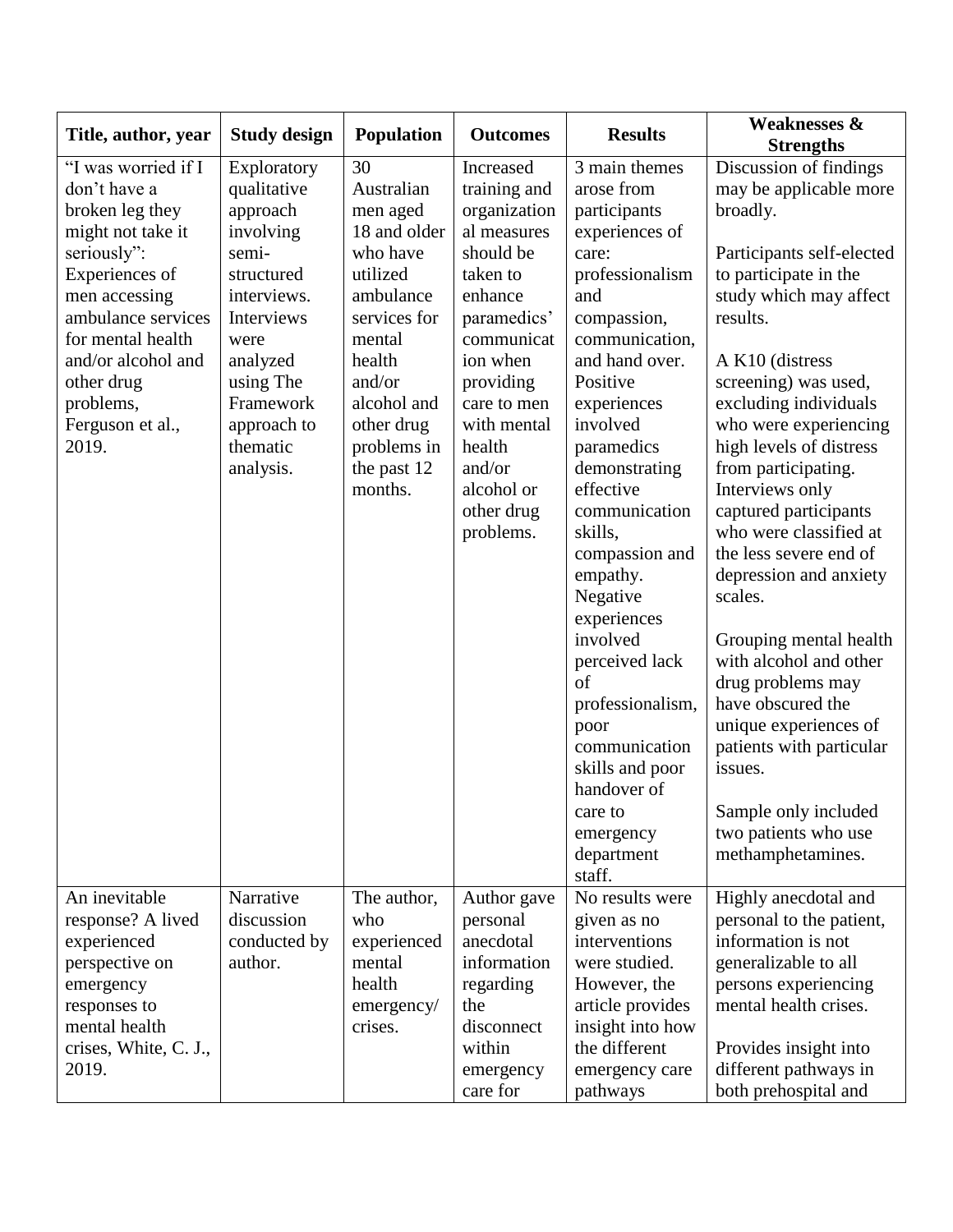|                      |                |             | mental       | effected         | hospital care and the    |
|----------------------|----------------|-------------|--------------|------------------|--------------------------|
|                      |                |             | health       | personal         | impact of these areas on |
|                      |                |             | patients, as | outcomes in      | care patient received.   |
|                      |                |             | well as the  | care received    |                          |
|                      |                |             | disadvantag  | and well-being.  |                          |
|                      |                |             | es of the    |                  |                          |
|                      |                |             | existing     |                  |                          |
|                      |                |             | emergency    |                  |                          |
|                      |                |             | care         |                  |                          |
|                      |                |             | response for |                  |                          |
|                      |                |             | these        |                  |                          |
|                      |                |             | patients.    |                  |                          |
|                      |                |             | Author       |                  |                          |
|                      |                |             | provided     |                  |                          |
|                      |                |             | suggestions  |                  |                          |
|                      |                |             | for          |                  |                          |
|                      |                |             | alternative  |                  |                          |
|                      |                |             | pathways to  |                  |                          |
|                      |                |             | better help  |                  |                          |
|                      |                |             | patients     |                  |                          |
|                      |                |             | experiencin  |                  |                          |
|                      |                |             | g mental     |                  |                          |
|                      |                |             | health       |                  |                          |
|                      |                |             | crises.      |                  |                          |
| Paramedics'          | Qualitative    | Sample of   | Paramedics   | Three themes     | Discussion highlights    |
| perceptions of their | study,         | 73          | require      | and subthemes    | and themes are           |
| scope of practice in | recruitment    | Australian  | more         | arose from data: | applicable to Australian |
| caring for patients  | through        | paramedics. | education in | caring for these | paramedics who did not   |
| with non-medical     | online survey  |             | providing    | patients is a    | participate in the study |
| emergency-related    | and            |             | care to      | routine part of  | as well as other         |
| mental health        | participated   |             | patients     | paramedics'      | developed countries.     |
| and/or alcohol and   | in qualitative |             | with mental  | work,            |                          |
| other drug           | phone          |             | health       | contracting      | A limitation is          |
| problems: A          | interviews.    |             | and/or       | perspectives     | combining mental         |
| qualitative study,   | Mixed          |             | alcohol or   | about scope of   | health with alcohol and  |
| McCann, T.V. et      | methodology    |             | other drug   | practice in      | of drug problems as is   |
| al., 2018.           | study using    |             | problems.    | caring for this  | takes away from the      |
|                      | qualitative    |             |              | group of         | unique experiences with  |
|                      | interviews     |             | Community    | patients,        | particular issues.       |
|                      | and online     |             | paramedicin  | competing        |                          |
|                      | surveys. A     |             | e with a     | perspective      |                          |
|                      | Framework      |             | focus on     | about extending  |                          |
|                      | Method of      |             | supporting   | scope of         |                          |
|                      | analysis was   |             | those in the | practice to      |                          |
|                      | used to        |             | community    | incorporate      |                          |
|                      | analyze the    |             | with mental  | education with   |                          |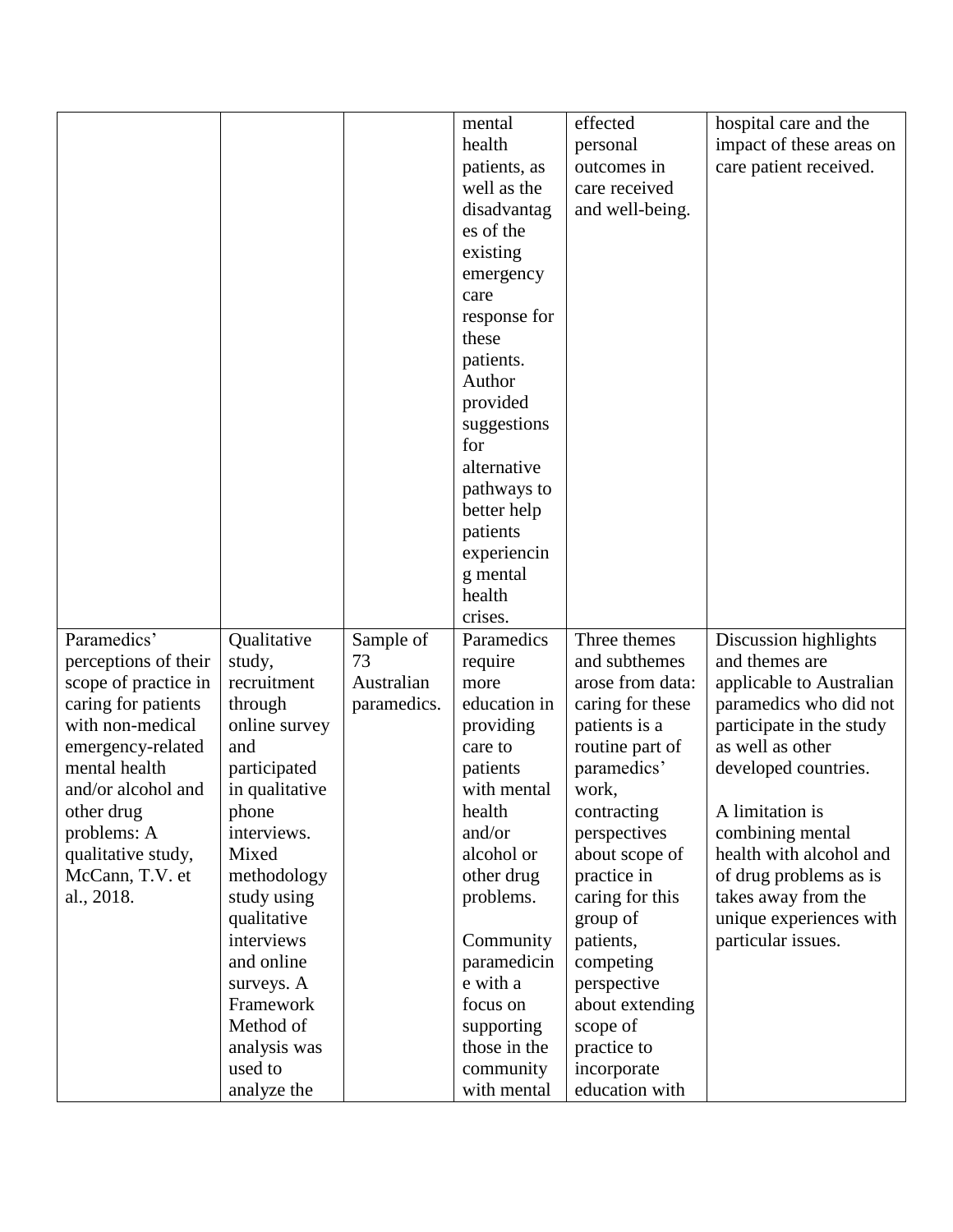| qualitative | health         | this cohort of |  |
|-------------|----------------|----------------|--|
| data.       | and/or         | patients.      |  |
|             | alcohol and    |                |  |
|             | other drug     |                |  |
|             | problems       |                |  |
|             | can be an      |                |  |
|             | alternative    |                |  |
|             | solution to    |                |  |
|             | help provide   |                |  |
|             | better         |                |  |
|             | patient care.  |                |  |
|             |                |                |  |
|             | Extending      |                |  |
|             | paramedics     |                |  |
|             | role in        |                |  |
|             | providing      |                |  |
|             | care to these  |                |  |
|             | individuals    |                |  |
|             | could be       |                |  |
|             | beneficial in  |                |  |
|             | improving      |                |  |
|             | quality of     |                |  |
|             | care,          |                |  |
|             | reducing       |                |  |
|             | need for       |                |  |
|             | transportatio  |                |  |
|             | $\mathbf n$ to |                |  |
|             | emergency      |                |  |
|             | departments    |                |  |
|             | and            |                |  |
|             | decreasing     |                |  |
|             | workloads      |                |  |
|             | in             |                |  |
|             | emergency      |                |  |
|             | departments    |                |  |
|             | $\bullet$      |                |  |
|             |                |                |  |

# **Comments:**

There was great difficulty finding articles looking at both patient perceptions of care received from paramedics and paramedics perceptions of patients experiencing mental health crises as there is currently limited research on this topic.

### **Considerations:**

Limitations for the articles include small populations that may cause a lack of generalizability. Research conducted outside of North America may also cause lack of generalizability as services